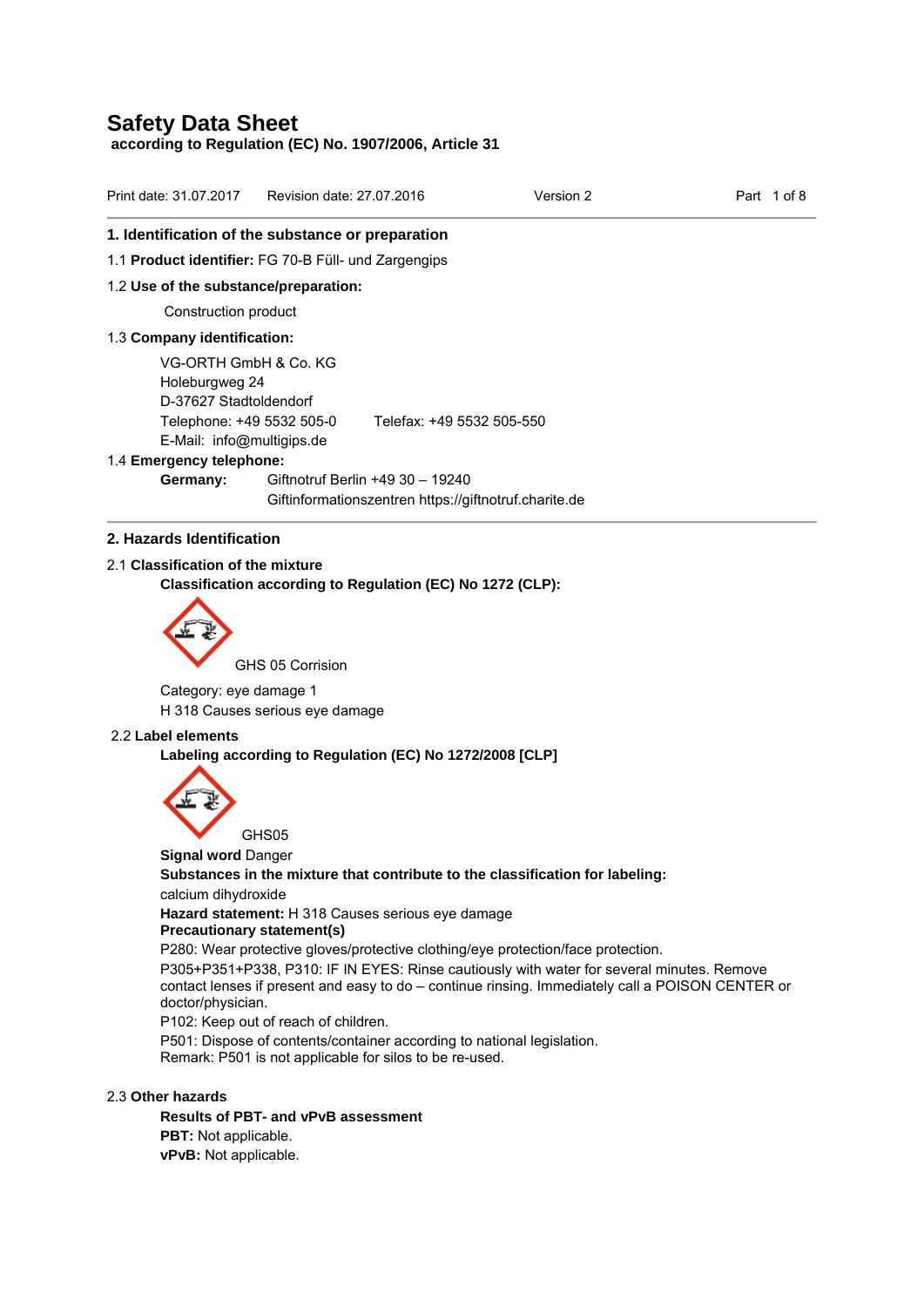**according to Regulation (EC) No. 1907/2006, Article 31** 

| Print date: 31.07.2017 | Revision date: 27.07.2016 | Version 2 | Part 2 of 8 |
|------------------------|---------------------------|-----------|-------------|
|                        |                           |           |             |

#### **3. Composition/ Information on ingredients**

#### 3.1 **Chemical characterization:**

Mixture of calcium dihydroxide and components (Calciumdihydroxid. mineral light aggregate, tenside, cellulose ether)

#### **Hazardous ingredients:**

| Calciumdihydroxid                | Eye Dam. 1, H315          | $> 1\% - 10\%$   |
|----------------------------------|---------------------------|------------------|
| CAS Nr.: 1305-62-0               | Skin Irrit. 2, H318; H335 | und<br>pH > 11.5 |
| EINECS Nr.: 215-137-3            |                           |                  |
| Reg.-Nr: 01-2119475151-45 - xxxx |                           |                  |

## **Further components**

## **Calcium sulphate**

| CAS:<br>EINECS:<br>$Reg.-Nr.$ : | 7778-18-9<br>231-900-3<br>01-2119444918-26 - xxxx |
|---------------------------------|---------------------------------------------------|
| Value:                          | >65%                                              |
| <b>Bariumsulfat</b>             |                                                   |
| $CAS-Nr.$                       | 7727-43-7                                         |
| EINECS:                         | 231-784-4                                         |
| <b>REACH Nr.:</b>               | Ausnahme Anhang V Art. 7                          |
| Value:                          | $\geq 20 \%$                                      |

## **4. First aid measures**

#### 4.1 **Description of first aid measures**

## **General notes:**

No adverse effects are expected during normal use of the substance, however if any effects do appear the following recommendations apply.

#### **After inhalation**

Provide fresh air. If not breathing, give artificial respiration. If breathing is difficult, give oxygen. Get medical attention.

#### **After contact with the skin**

Wash with plenty of water and soap. Clean contaminated clothing and shoes before use. If necessary seek medical advice.

#### **After contact with the eyes**

In case of contact with eyes flush immediately with plenty of flowing water for 10 to 15 minutes holding eyelids apart and consult an ophthalmologist.

Remove contact lenses if possible.

## **After ingestion**

Rinse mouth immediately and drink plenty of water. Seek medical advice.

## 4.2 **Most important symptoms and effects, both acute and delayed**

Risk of serious damage to eyes.

No known other specific symptoms or effects to date.

## 4.3 **Indication of any immediate medical attention and special treatment**

No further relevant information available.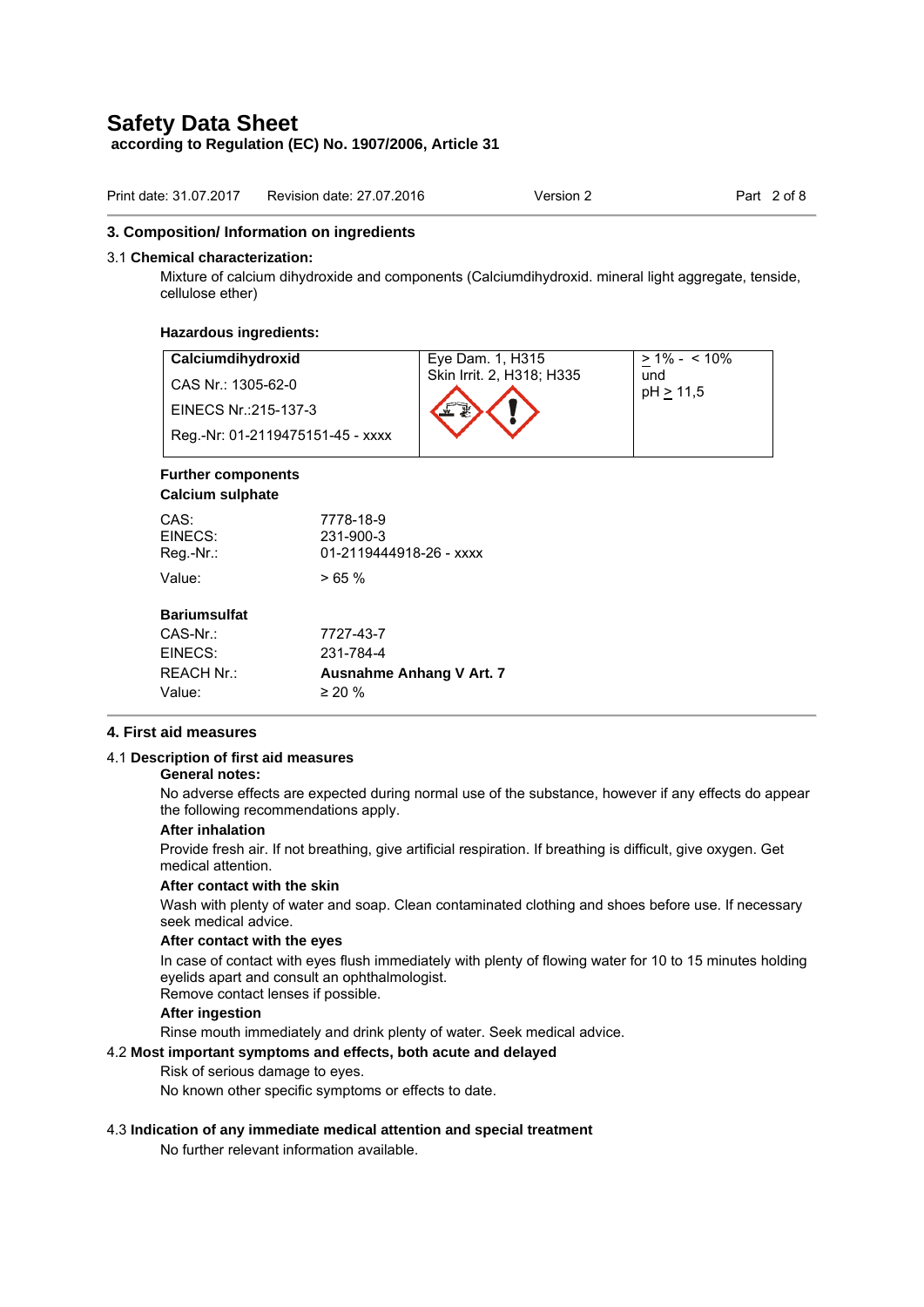**according to Regulation (EC) No. 1907/2006, Article 31** 

| Print date: 31.07.2017<br>Revision date: 27.07.2016<br>Part 3 of 8<br>Version 2 |
|---------------------------------------------------------------------------------|
|---------------------------------------------------------------------------------|

## **5. Firefighting measures**

#### 5.1 **Extinguishing media**

#### **Suitable extinguishing media**

Use extinguishing measures that are appropriate to local circumstances and the surrounding environment.

**Extinguishing media which must not be used for safety reasons** 

None

5.2 **Special hazards arising from the substance or mixture** 

## None

## 5.3 **Advice for firefighters**

Product itself does not burn. Co-ordinate fire-fighting measures to the fire surroundings.

## **Other information**

Product setting in contact with water.

#### **6. Accidental release measures**

## 6.1 **Personal precautions, protective equipment and emergency procedures**

Ensure adequate ventilation. Avoid dust formation.

Use personal protective equipment.

Product forms slippery surface when combined with water.

#### 6.2 **Environmental precautions**

Do not allow to enter sewers / surface or ground water.

## 6.3 **Methods and materials for retention and cleaning**

## 6.3.1 **Prevention of spread**

All containers suitable for solids can be used.

## 6.3.2 **Purification process**

Pick up mechanically, dry and place in suitable containers for disposal.

#### 6.3.3 **More information**

None.

## 6.4 **Reference to other sections**

Information to safe handling see chapter 7.

Information to personal protective equipment see chapter 8.

Information to disposal considerations see chapter 13.

## **7. Handling and storage**

## 7.1 **Precautions for safe handling**

## 7.1.1 **Recommendations for protective measures**

No special provisions if the product is used appropriately. **Avoid:**  Dust dispersion

Inhalation of dust/particles

Avoid contact with eyes and skin

## **Measures to prevent fire:**

## Product itself does not burn.

No special fire protection measures are necessary.

## 7.1.2 **Advice on general occupational hygiene:**

Do not to eat, drink and smoke in work areas. Wash hands after use. Remove contaminated clothing and protective equipment before entering eating areas.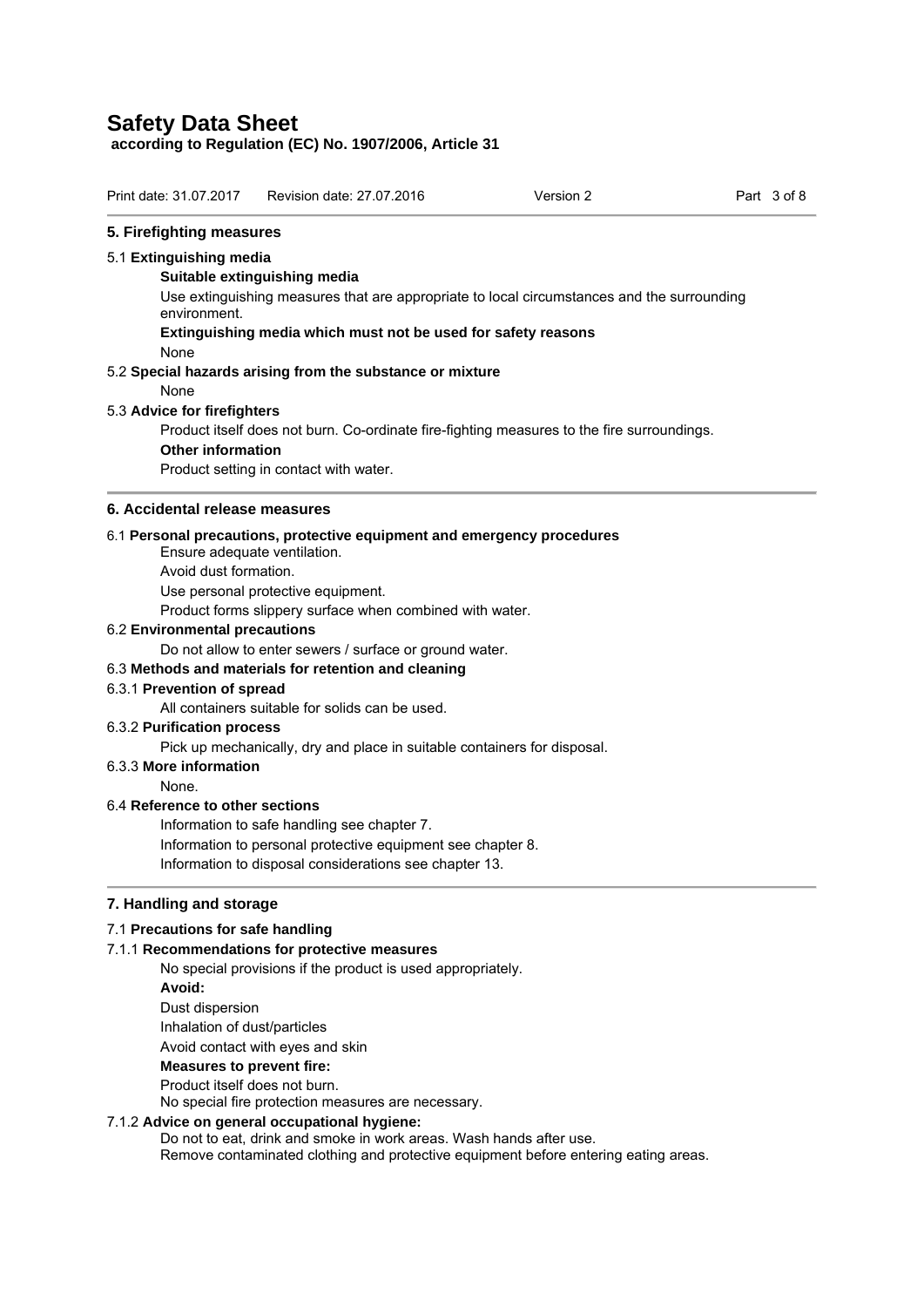**according to Regulation (EC) No. 1907/2006, Article 31** 

| Print date: 31.07.2017                                                                                                                                         |                                                                     | Revision date: 27.07.2016                                        | Version 2                                                              | Part 4 of 8 |
|----------------------------------------------------------------------------------------------------------------------------------------------------------------|---------------------------------------------------------------------|------------------------------------------------------------------|------------------------------------------------------------------------|-------------|
|                                                                                                                                                                |                                                                     | 7.2 Conditions for safe storage, including any incompatibilities |                                                                        |             |
|                                                                                                                                                                |                                                                     | Technical measures and storage conditions:                       | For safekeeping leave in original packaging.                           |             |
|                                                                                                                                                                | Conditions for storage rooms and vessels:                           |                                                                  | No special requirements.                                               |             |
| 7.3 Specific end use(s)                                                                                                                                        |                                                                     |                                                                  |                                                                        |             |
| The specific end-use as indoor construction material is covered by the exposure scenarios of the<br>ingredients calcium sulfate and calcium dihydroxide, both. |                                                                     |                                                                  |                                                                        |             |
|                                                                                                                                                                | 8. Exposure controls and personal protection                        |                                                                  |                                                                        |             |
| 8.1 Control parameters                                                                                                                                         |                                                                     |                                                                  |                                                                        |             |
|                                                                                                                                                                |                                                                     |                                                                  | Ingredients with limit values that require monitoring at the workplace |             |
|                                                                                                                                                                |                                                                     | CAS-Nr.: 7778-18-9 Calciumsulfat (50 - 100 %)                    |                                                                        |             |
|                                                                                                                                                                | AGW 6 mg/m <sup>3</sup> A, DFG                                      |                                                                  |                                                                        |             |
|                                                                                                                                                                |                                                                     | CAS-Nr.: 1305-62-0 calcium dihydroxide $(1 - 10 \%)$             |                                                                        |             |
|                                                                                                                                                                | PNEC water: 490 µg/l<br>PNEC soil/groundwater: 1080 mg/l            |                                                                  |                                                                        |             |
|                                                                                                                                                                | WEL Long-term value: 5 mg/m <sup>3</sup>                            |                                                                  |                                                                        |             |
|                                                                                                                                                                |                                                                     | Remark $A =$ alveolar fraction, $E =$ inhalable fraction         |                                                                        |             |
|                                                                                                                                                                | CAS-Nr.: 7727-43-7 Bariumsulfat (1 - 20 %)                          |                                                                  |                                                                        |             |
|                                                                                                                                                                | AGW 3 mg/m <sup>3</sup> A, DFG                                      |                                                                  |                                                                        |             |
| 8.2 Exposure controls                                                                                                                                          |                                                                     |                                                                  |                                                                        |             |
| General protective and hygienic measures                                                                                                                       |                                                                     |                                                                  |                                                                        |             |
|                                                                                                                                                                | Avoid contact with the eyes and skin.<br>Do not inhale dust/ smoke. |                                                                  |                                                                        |             |
|                                                                                                                                                                | Preventive skin protection by skin ointment.                        |                                                                  |                                                                        |             |
|                                                                                                                                                                | Wash hands after use.                                               |                                                                  |                                                                        |             |
| Personal protective equipment                                                                                                                                  |                                                                     |                                                                  |                                                                        |             |
| <b>Respiratory protection:</b>                                                                                                                                 |                                                                     |                                                                  |                                                                        |             |
| Required when dusts are generated Filter FFP2                                                                                                                  |                                                                     |                                                                  |                                                                        |             |
|                                                                                                                                                                | <b>Hand protection:</b>                                             |                                                                  |                                                                        |             |
| By long-term hand contact wear protective gloves. The glove material has to be impermeable and<br>resistant to the product/ the substance/ the preparation.    |                                                                     |                                                                  |                                                                        |             |
| Material of gloves: Cotton gloves impregnated with nitrile.                                                                                                    |                                                                     |                                                                  |                                                                        |             |
| Penetration time of glove material:                                                                                                                            |                                                                     |                                                                  |                                                                        |             |
| The exact breakthrough time is only available from glove producers.                                                                                            |                                                                     |                                                                  |                                                                        |             |
| Eye protection: In case of product splashes use protective glasses.<br><b>Body protection: Protective work clothing</b>                                        |                                                                     |                                                                  |                                                                        |             |
|                                                                                                                                                                |                                                                     |                                                                  |                                                                        |             |
|                                                                                                                                                                | 9. Physical and chemical properties                                 |                                                                  |                                                                        |             |
|                                                                                                                                                                |                                                                     | 9.1 Information on basic physical and chemical properties        |                                                                        |             |
| Form:                                                                                                                                                          |                                                                     | powder                                                           |                                                                        |             |
| Colour:                                                                                                                                                        |                                                                     |                                                                  | white, white-grey                                                      |             |
| Odour:                                                                                                                                                         |                                                                     | odourless                                                        |                                                                        |             |
| Odour threshold:                                                                                                                                               |                                                                     |                                                                  | not applicable                                                         |             |

Initial boiling point and boiling range: not applicable. Flash point: not applicable. Evaporation rate: not applicable.

Melting point / freezing point: not applicable.

pH-value **Solubility** in water:  $10 - 12$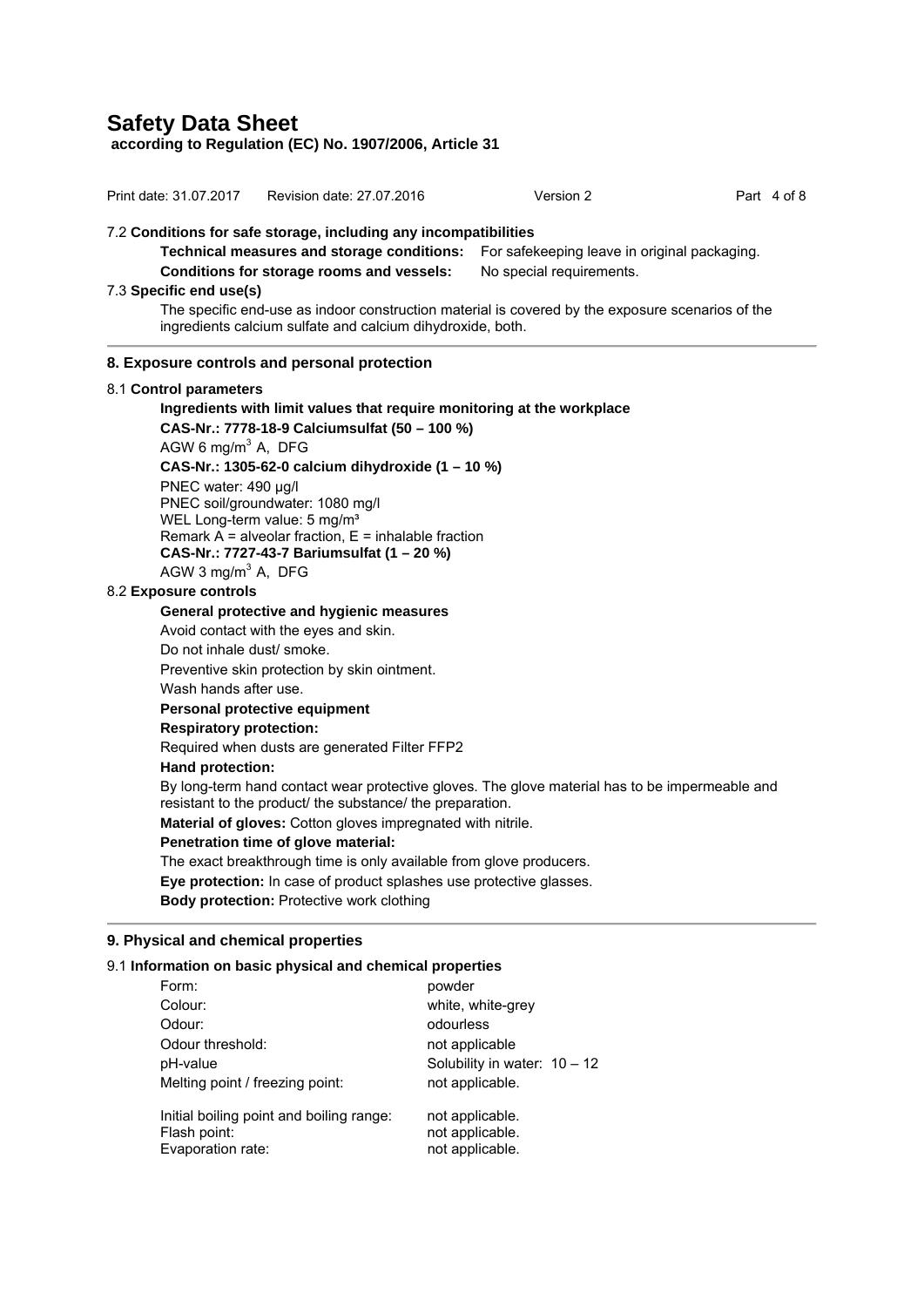## **according to Regulation (EC) No. 1907/2006, Article 31**

Flammability (solid, gas): not flammable. Vapour pressure: not applicable. Vapour density: not applicable. relative density  $2,3 - 3,0$  g/cm<sup>3</sup> Water solubility exactle ca. 2 g/l at 20°C 9.2 **More information** Thermal decomposition of gypsum: CaSO<sub>4</sub> x 1/2 H<sub>2</sub>O and H<sub>2</sub>O ca. 140°C CaO and  $SO<sub>3</sub>$  ca. 1000 $^{\circ}$ C **10. Stability and reactivity** 

## 10.1 **Reactivity**

No materials known.

#### 10.2 **Chemical stability**

The mixture is stable under normal ambient and anticipated storage and handling conditions of temperature and pressure.

## 10.3 **Possibility of hazardous reactions**

No dangerous reactions known.

## 10.4 **Conditions to avoid**

No further relevant information available

## 10.5 **Incompatible materials**

No incompatible materials known.

## 10.6 **Hazardous decomposition products**

No hazardous decomposition products known.

Print date: 31.07.2017 Revision date: 27.07.2016 Version 2 Part 5 of 8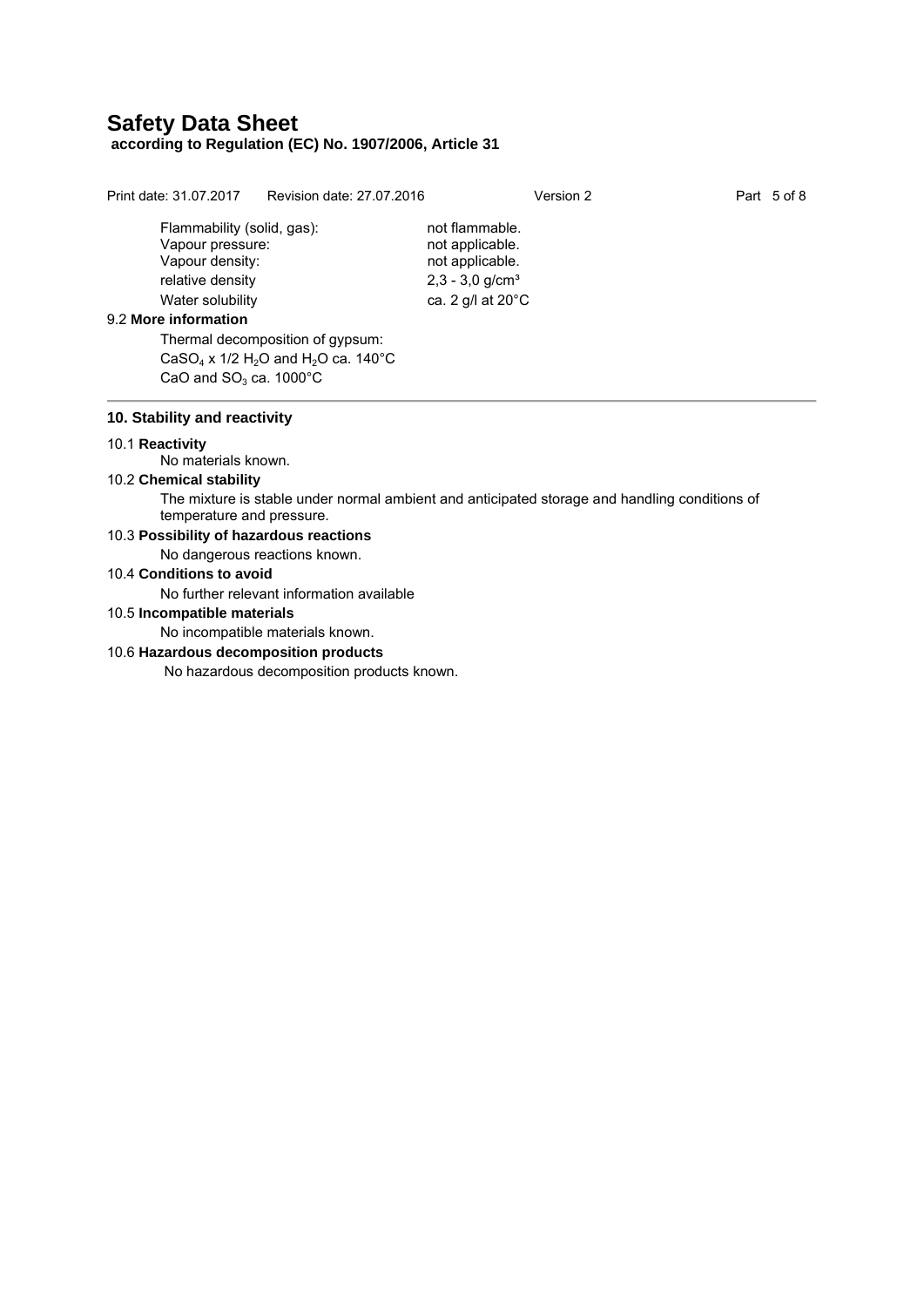## **Safety Data Sheet according to Regulation (EC) No. 1907/2006, Article 31**

Print date: 31.07.2017 Revision date: 27.07.2016 Version 2 Part 6 of 8

## **11. Toxicological Information**

## 11.1 **Information on toxicological effects**

Data based on the mixture

| <b>Toxicity endpoints</b>        | <b>Results</b>                                                                                                                        |
|----------------------------------|---------------------------------------------------------------------------------------------------------------------------------------|
|                                  |                                                                                                                                       |
| <b>Acute toxicity</b>            | Available data do not lead to a classification of the mixture.                                                                        |
|                                  | The mixture is not acute toxic according to the evaluation of data for calcium<br>sulfate and calcium.                                |
| <b>Skin corrosion/irritation</b> | Available data do not lead to a classification of the mixture.                                                                        |
|                                  | The result of a study on the mixture of calcium sulfate and calcium dihydroxide<br>does not result in acute skin corrsion/irritation. |
|                                  | Remark: Frequent or prolonged exposure, eventually strengthened by<br>mechanically effects, could lead to skin irritation.            |
| Eye damage/irritation            | As a result of studies (in vivo, rabbit) calcium dihydroxide causes serious eye<br>damage (H318 – Causes seroious eye damage).        |
|                                  | (Calculation based on the concentrations of the ingredients.)                                                                         |
| <b>Respiratory or skin</b>       | Available data do not lead to a classification of the mixture.                                                                        |
| sensitisation                    | The mixture is not a skin / respiratory sensitizer according to the data on<br>calcium sulfate and calcium dihydroxide.               |
| <b>Germ cell mutagenicity</b>    | Available data do not lead to a classification of the mixture.                                                                        |
|                                  | The mixture is not mutagenic according to the data on calcium sulfate and<br>calcium dihydroxide.                                     |
| Carcinogenicity                  | Available data do not lead to a classification of the mixture.                                                                        |
|                                  | The mixture does not pose any risk of carcinogenicity according to the data on<br>calcium sulfate and calcium dihydroxide.            |
| <b>Reproductive toxicity</b>     | Available data do not lead to a classification of the mixture.                                                                        |
|                                  | The mixture does not show any signs of reproductive toxicity according to the<br>data on calcium sulfate and calcium dihydroxide.     |
| <b>STOT-single exposure</b>      | Available data do not lead to a classification of the mixture.<br>(Calculation based on the concentrations of the ingredients.)       |
| <b>STOT-repeated exposure</b>    | Available data do not lead to a classification of the mixture.                                                                        |
| <b>Aspiration hazard</b>         | Available data do not lead to a classification of the mixture.                                                                        |

## **12. ECOLOGICAL INFORMATION**

## 12.1 **Toxicity**

**Aquatic toxicity** 

No relevant information available.

## 12.2 **Persistence and degradability**

No photo-chemical elimination.

## 12.3 **Bioaccumulative potential**

No indication of bioaccumulation potential.

## 12.4 **Mobility in soil**

Water-soluble solid.

Do not allow product to reach ground water, water course or sewage system.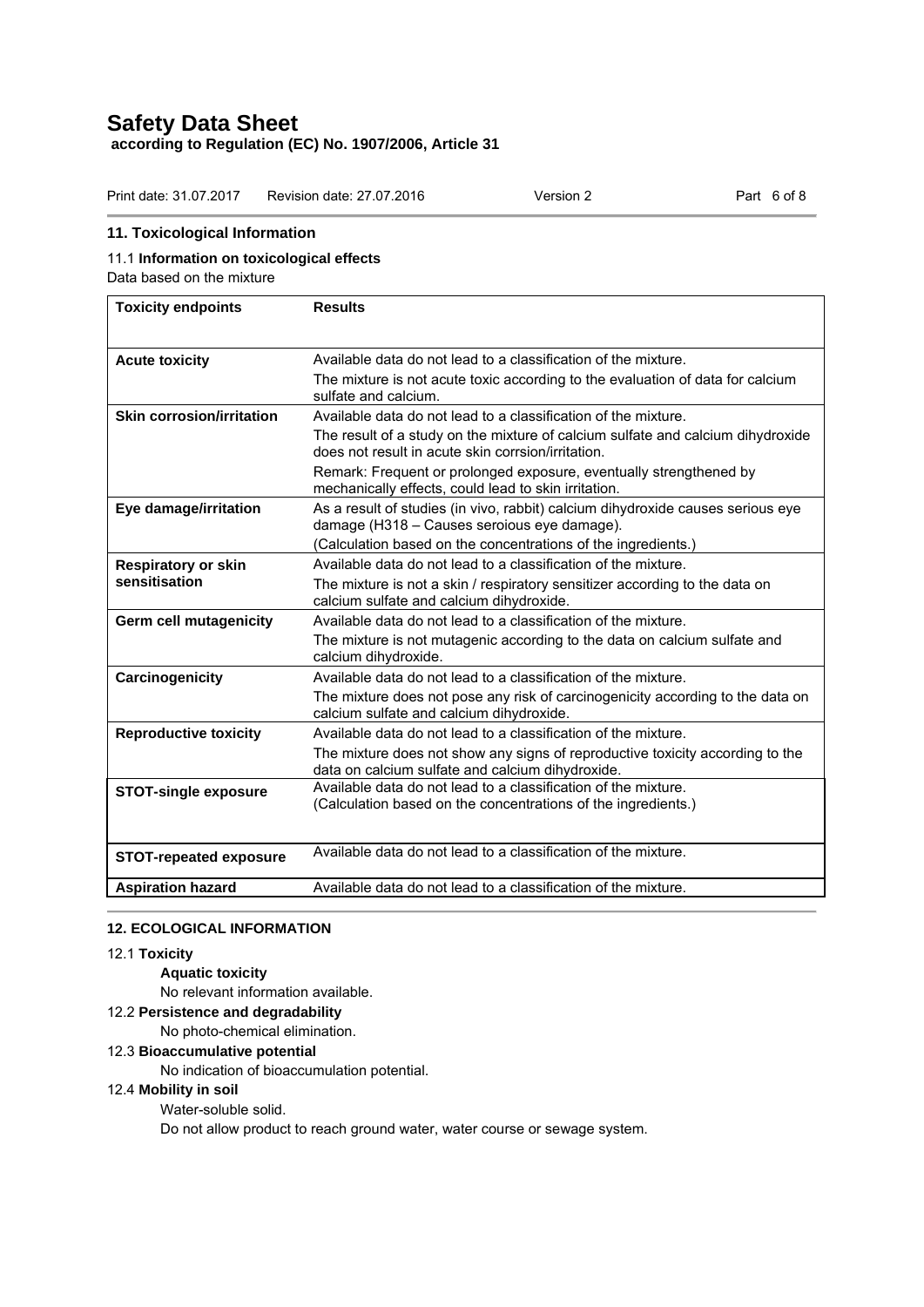**according to Regulation (EC) No. 1907/2006, Article 31** 

| Version 2 | Part 7 of 8 |
|-----------|-------------|
|           |             |
|           |             |

#### **13. DISPOSAL CONSIDERATIONS**

## 13.1 **Product:**

## **EAK/AVV waste code:**

- 17 08 02 Building material made of gypsum, with the exception of those falling under 17 08 01
- 17 09 04 Mixed construction and demolition waste with the exception of those falling under 17 09 01,
- 17 09 02 and 17 09 03

#### **13.2 Packaging:**

Non-contaminated, completely emptied packages may be recycled. P501: Dispose of contents/container according to national legislation.

#### **14. Transport information**

No dangerous good in the sense of these transport regulations.

| 14.1 UN number:                                                                                | None.           |  |
|------------------------------------------------------------------------------------------------|-----------------|--|
| 14.2 UN proper shipping name:                                                                  | Not applicable. |  |
| 14.3 Transport hazard class:                                                                   | Not applicable. |  |
| 14.4 Packing group:                                                                            | Not applicable. |  |
| 14.5 Environmental hazards:                                                                    | None.           |  |
| 14.6 Special precautions for user:                                                             | None.           |  |
| 14.7 Transport in bulk according to Annex II of MARPOL 73/78 and the IBC Code: Not applicable. |                 |  |

## **15. Regulatory information**

## 15.1 **Safety, health and environmental regulations/legislation specific for the substance or mixture**

 Guidline 2012/18/EU **National legislation:**  Germany Water hazard class (WGK): slightly hazardous to water (WGK 1)

#### **Chemical Safety Assessment:**

The chemical safety assessments on the substances calcium sulfate and calcium dihydroxide have been considered for this data sheet.

## **16. Other Information**

## **Indication of changes**

Classification according to regulation (EC) 1207/2008

#### **Abbreviations and acronyms**

GHS/CLP: Globally Harmonized System of Classification and Labelling of Chemicals EINECS: European Inventory of Existing Commercial Chemical Substances CAS: Chemical Abstracts Service (division of the American Chemical Society)

## **Relevant R-phrases and/or H-statements (number and full text)**

H315: Causes skin irritation.

H318: Causes serious eye damage.

H335: May cause respiratory irritation.